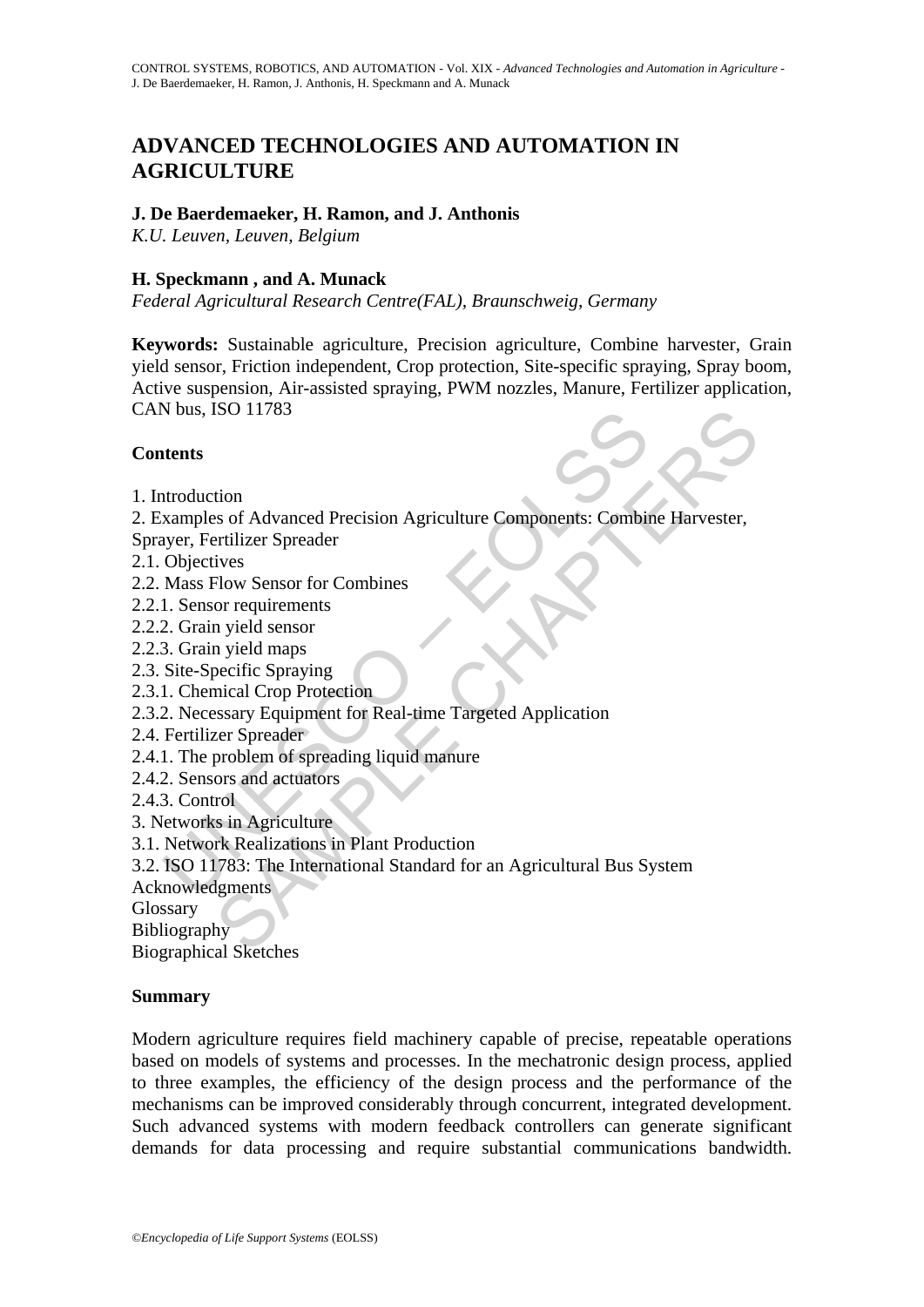Standardized agricultural bus systems form the backbone for the high variability and high-bandwidth data streams.

In the first example, the problem of mechanical grain yield sensors placed on combines, is described. By minimizing the influence of the friction of the grain kernels on the sensor, the total number of calibrations can be limited to once per harvesting season, independent of the condition and type of crop harvested.

Targeted spraying requires an integrated adaptation of field-spraying machines on three levels: the equipping of a spray boom with optical sensors for weed detection, the stabilization of the spray boom to ensure correct location of the spray nozzles on the target after optical detection, and the improvement of the dynamics of the spray equipment hydraulics for fast and correct release of the prescribed dose.

Uniform, accurate has high relevance for crops and the environment. To avoid nitrogen losses to the air (ammonia volatilization), spreading of liquid manure should be carried out very close to the soil (e.g., by trailing feet) and applied to the plants according to actual demand. A control system, based on an extended Kalman filter and Smith predictor, is developed allowing spatially variable dosing for the application flow rate.

Communications networking of production units has become an important feature of agricultural production processes and can be expected to continue to grow. A standardized communication system serves as the backbone for precision agriculture, as demonstrated by the examples in this study.

# **1. Introduction**

From a statement is also the statement of relationships and the environment.<br>
Set to the air (ammonia volatilization), spreading of liquid manure<br>
very close to the soil (e.g., by trailing feet) and applied to the p<br>
al de myanames for last and corrice release of the presention uses.<br>
ccurate has high relevance for crops and the environment. To avoid nitre<br>
ear it (ammonia volatilization), spreading of liquid manure should be can<br>
lose to th Sustainable agriculture aims at the production of high-quality food and raw materials in sufficient quantity for a wide range of consumers. Further objectives are the rational use of natural resources and preservation of the environment. For this reason, modern field machinery and equipment should be able to cope with complex agricultural processes and to execute difficult operations at high efficiencies and without environmental pollution.

To control the performance of these machines, a large amount of information has to be captured by sensors and transmitted to and stored in data logging systems for further processing. Moreover, agricultural production takes place in an open system that has various relations to its surroundings.

Therefore, when these machines and processes are in operation, the state of the surrounding systems, as well as the interactions between the agricultural production process and its environment, must be taken into account. Mass and energy flows must therefore be accompanied by information flows. These facts require the introduction of an information-based agriculture, the so-called "precision agriculture."

"Precision agriculture" means that the production processes must be strictly controlled according to the demands of plants, soil, and environment in a site-specific way. The area of these sites is much smaller than the area of whole fields. For intensive cultures,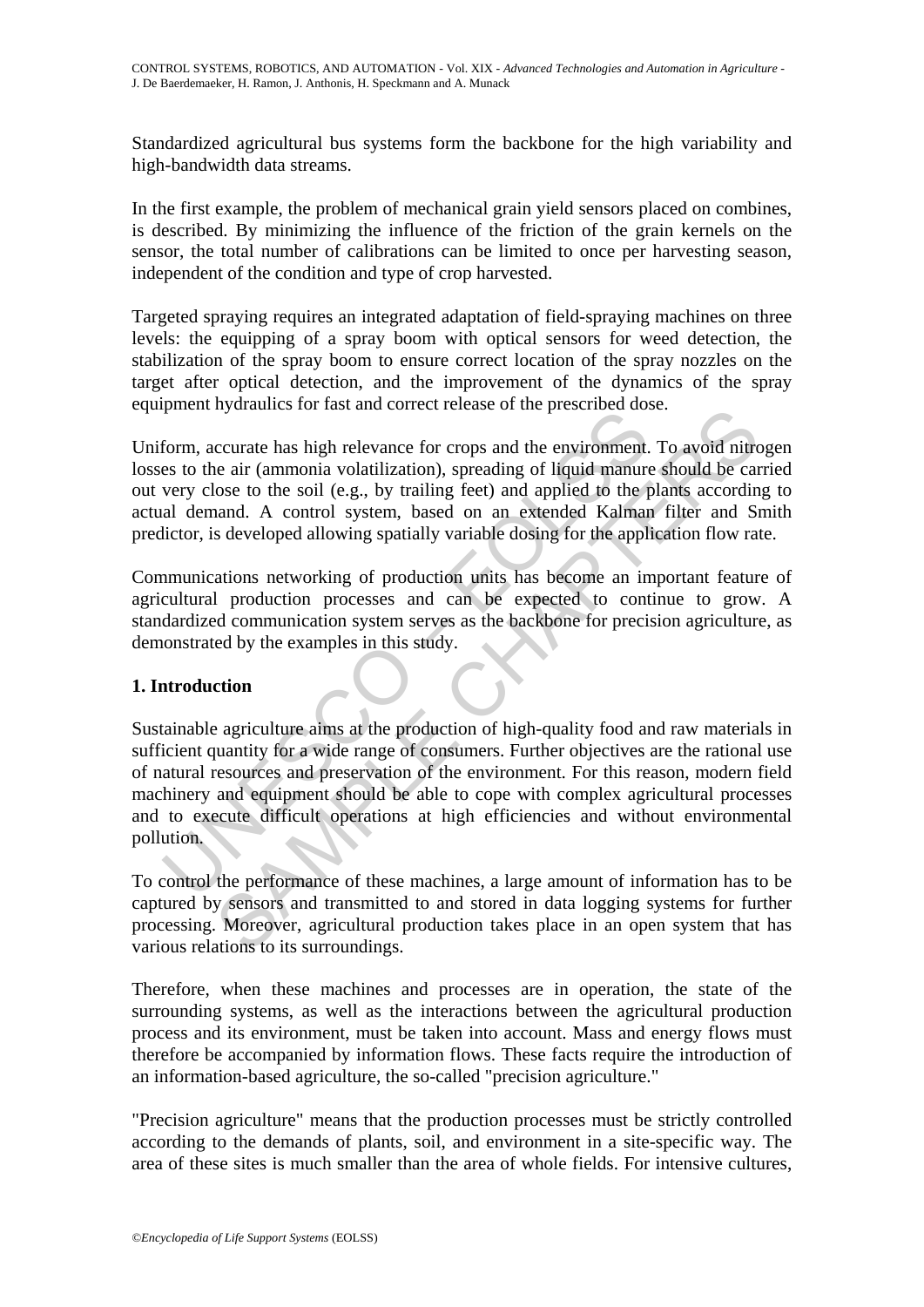such as vegetables, a site may even be only one plant. For animal production, this means that each animal is treated individually. Such a site-specific treatment requires the transmission of great amounts of data, such as individual values for references, states, and controlled variables, together with information about weather conditions, date, time, and location.

Additionally, technical equipment and production processes should be upgraded with new knowledge, improvements, and enhancements in a simple and compatible way. Furthermore, maintenance and service of modern machines and process equipment should be handled according to their actual wear, operation times and circumstances.

This necessitates sampling, transmission, and processing of data in a compatible way, since the data may be generated, transmitted, and processed in different units. In summary, compatible data transmission is a necessary condition for achievement of all the aims formulated above. Communication technology thus serves as the backbone of precision agriculture.

In the following, we give three examples for advanced precision agriculture components: combine harvester, sprayer, and fertilizer spreader. This will be followed by a description of the "backbone" communication, which is organized in the form of a specific agricultural bus system and protocol.

Spatial variability in soil conditions such as texture, structure, soil moisture, and soil fertility give rise to local variations in crop yield. Although the lack of spatial uniformity of the factors that influence the growth of field crops, and hence their productivity, has been known and appreciated since early times, agricultural practice hardly takes into account this spatial variability in traditional arable crop production.

e the data transmission is a necessary condition for<br>mary, compatible data transmission is a necessary condition for<br>aims formulated above. Communication technology thus serves a<br>sision agriculture.<br>the following, we give and may be generated, vanishinced, and processed in univertit universal<br>compatible data transmission is a necessary condition for achievement o<br>primulated above. Communication technology thus serves as the backbon<br>gricultu The recent availability of reliable, inexpensive, and precise systems for on-the-go acquisition of the world position of soil tillage tools, machines for crop protection, fertilizers and harvesters during field operation (the Global Positioning System, or GPS, supported by dead reckoning systems), and parallel advances in sensor technology, precision mechanisms, and the information processing power of computers, have led to adoption of the concepts of precision agriculture, site-specific farming, or spatially variable application.

 In site-specific agriculture, different field operations are adapted to variations in soil conditions, crop growth stage and yield, the spread of weeds and disease infestation within each individual field. Intra-field variations are captured and the registered data are translated into numerous field maps (e.g., weed, disease, yield, and fertilizer and pesticide application maps) with high resolution.

 These maps are the core of site specific crop management that guarantees a more rational use of raw inputs such as seed for sowing, fertilizer, pesticides, and fuel for mobile agricultural machines.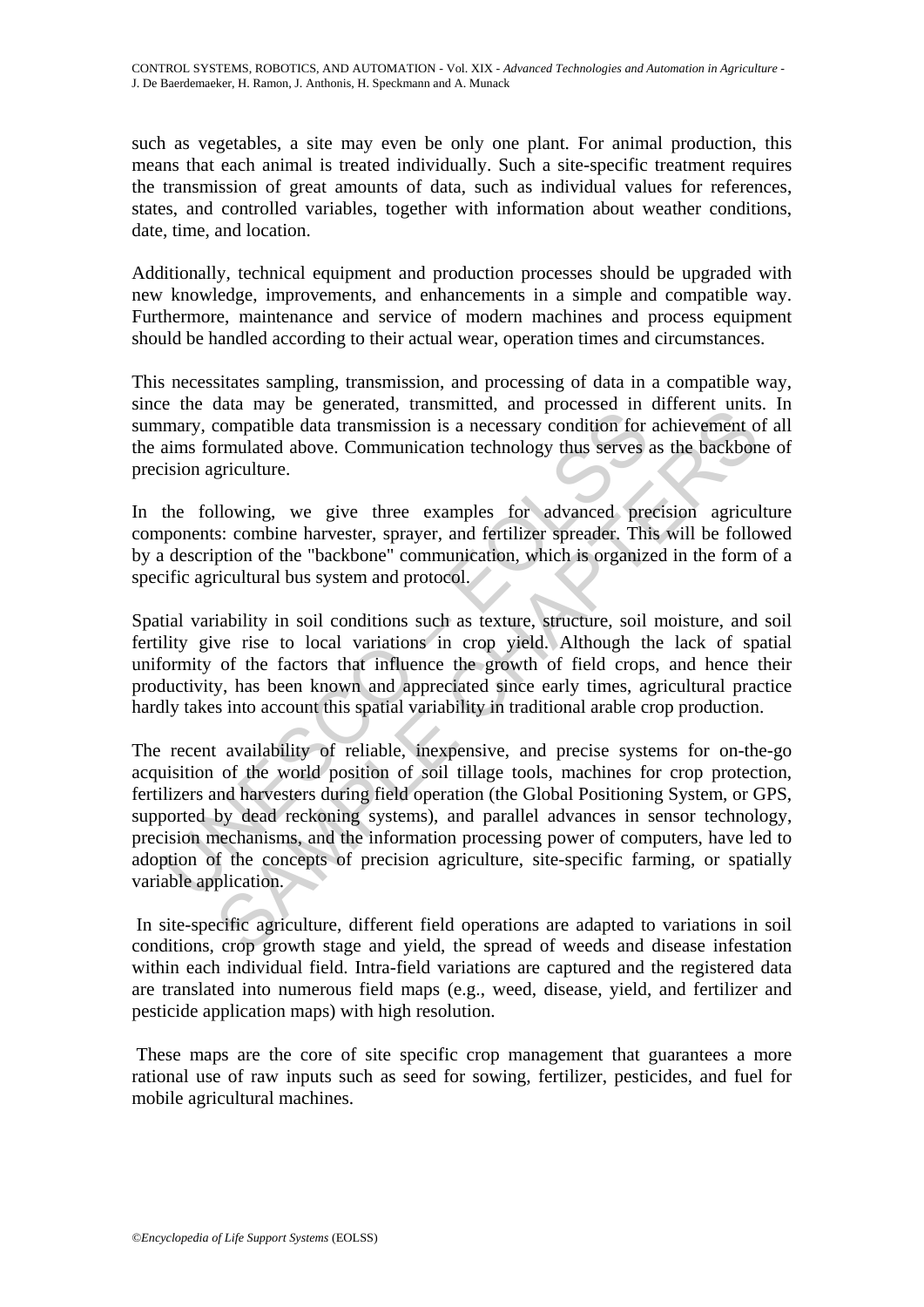CONTROL SYSTEMS, ROBOTICS, AND AUTOMATION - Vol. XIX - *Advanced Technologies and Automation in Agriculture* - J. De Baerdemaeker, H. Ramon, J. Anthonis, H. Speckmann and A. Munack



Figure 1: Schematic of a possible future management process for a modern farm

Duta Collection: Growing<br>
Variable-Rate Spraying<br>
Variable-Rate Spraying<br>
Variable-Rate Spraying<br>
Variable-Rate Spraying<br>
Units Collection: Growing<br>
Units of a possible future management process for<br>
the most of a possible SAMPLE THE CONSULTED THE CONSULTED TRANSFERING THE CONSULTED TRANSFERING THE CONSULTED TRANSFERING TO THE CONSULTED TRANSFERING TO THE CONSULTED TRANSFERING TO THE CONSULTED TRANSFERING THE CONSULTED IN SURFACT CONSULTED I In the near future, a modern farm could be managed as shown schematically in Figure 1. Based on historical data about each field, such as crop rotation, crop yield, soil status, infestation spread, and climatic conditions, decision models determine the essential sitespecific soil tillage, pretreatment of the seedbed, and sowing density. During the growth season, the modern farmer decides about site-specific application of fertilizer, supported by crop growth models and field measurements, the most important of which are soil coverage of crops in the early growth stage and evolution of the chlorophyll content of green leaves.

A spraying machine equipped with optical sensors for the detection of diseases and weeds is used for the treatment of local infestations. During harvesting, sensors register the online bulk mass flow of harvested raw produce in the harvesting machine along with product properties that are of important commercial such value as protein and moisture content of cereals and sugar content of sugar beets. These data, related to the captured absolute position of the machine, are mapped in historical records to support site-specific crop management in subsequent growing seasons.

## **2. Examples of Advanced Precision Agriculture Components: Combine Harvester, Sprayer, Fertilizer Spreader**

## **2.1. Objectives**

Site-specific agriculture requires the application of machinery equipped with highprecision devices. Unfortunately, most performance specifications that must be met by machines or machine parts for use in precision agriculture can no longer be met through a traditional sequential design of the mechanism, the controllers, and the information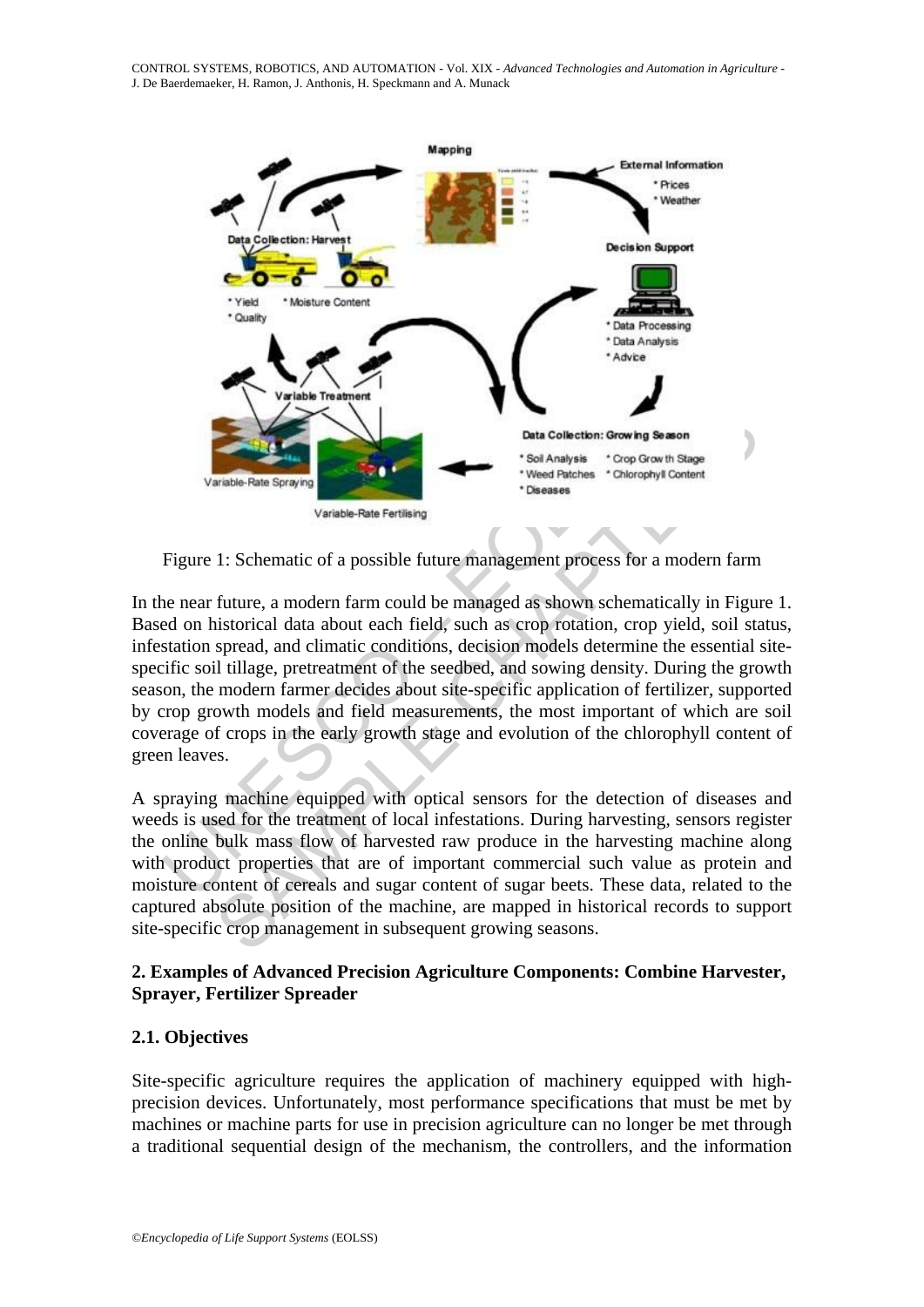systems. Increasingly, the improvement or adaptation of agricultural machines requires the application of a mechatronic design methodology to meet the stringent performance requirements that are essential for site-specific field operations. In a mechatronic design process, performance of the mechanism can be improved considerably or even optimized through the concurrent and integrated development of precision mechanisms, modern controllers, and advanced information systems.

In this respect, three recently developed mechatronic systems for spatially variable application in arable crop management will be discussed. The first mechatronic design is a high-precision mass flow sensor built into harvesting machines for online measurement of crop yield during harvesting. Next, the adaptation of a spraying machine for selective spraying of those areas with significant infestation is discussed. Finally, a flow rate control system, implemented on a slurry tank spreader for variablerate application of liquid manure, is discussed.

# **2.2. Mass Flow Sensor for Combines**

# **2.2.1. Sensor requirements**

Mass Flow Sensor for Combines<br>
application of liquid manure, is discussed.<br>
Mass Flow Sensor for Combines<br>
1. Sensor requirements<br>
ing the past 15 years, research on yield sensors has focuse<br>
elopment of reliable grain flo The control system, impediated on a starty tank spectra for variation of liquid manure, is discussed.<br> **Elow Sensor for Combines**<br>
or requirements<br>
e past 15 years, research on yield sensors has focused mainly on<br>
during h During the past 15 years, research on yield sensors has focused mainly on the development of reliable grain flow sensors on combine harvesters for measuring the grain yield during harvesting. Although many sensors have been proposed, only a few proved to be suitable for commercial application due to the severe performance criteria imposed on the sensors, the most important of which are:

- The sensor should be able to measure the grain flow with sufficient accuracy such that measurement errors are less than 5%.
- Machine motion and vibration should not disturb the accuracy of the sensor.
- Analysis of the measurement signal before it becomes suitable for deriving yield maps should be simple and straightforward.
- The accuracy of the sensor must remain independent of variations in bulk properties.
- Requirements for recalibration and maintenance of the sensor should be limited.
- The sensor should have an appropriate design for easy integration in combines.

A yield sensor has been developed that amply meets the above-mentioned performance requirements.

## **2.2.2. Grain yield sensor**

The proposed grain flow sensor is mounted at the outlet of the grain elevator, as shown in Figure 2. Figure 3 represents a detailed view of the sensor. The sensor consists of a 90-deg curved plate or chute, supported at the elevator housing by two pendulum rods that can rotate around a pivot point. A beam spring keeps the sensor in its initial position when the machine is at rest. A counterweight is fixed to the opposite tips of both rods such that the pivot point coincides with the center of gravity of the whole assembly so as to render the sensor insensitive to translational vibrations of the combine. In addition, this suspension drastically reduces the influence of driving uphill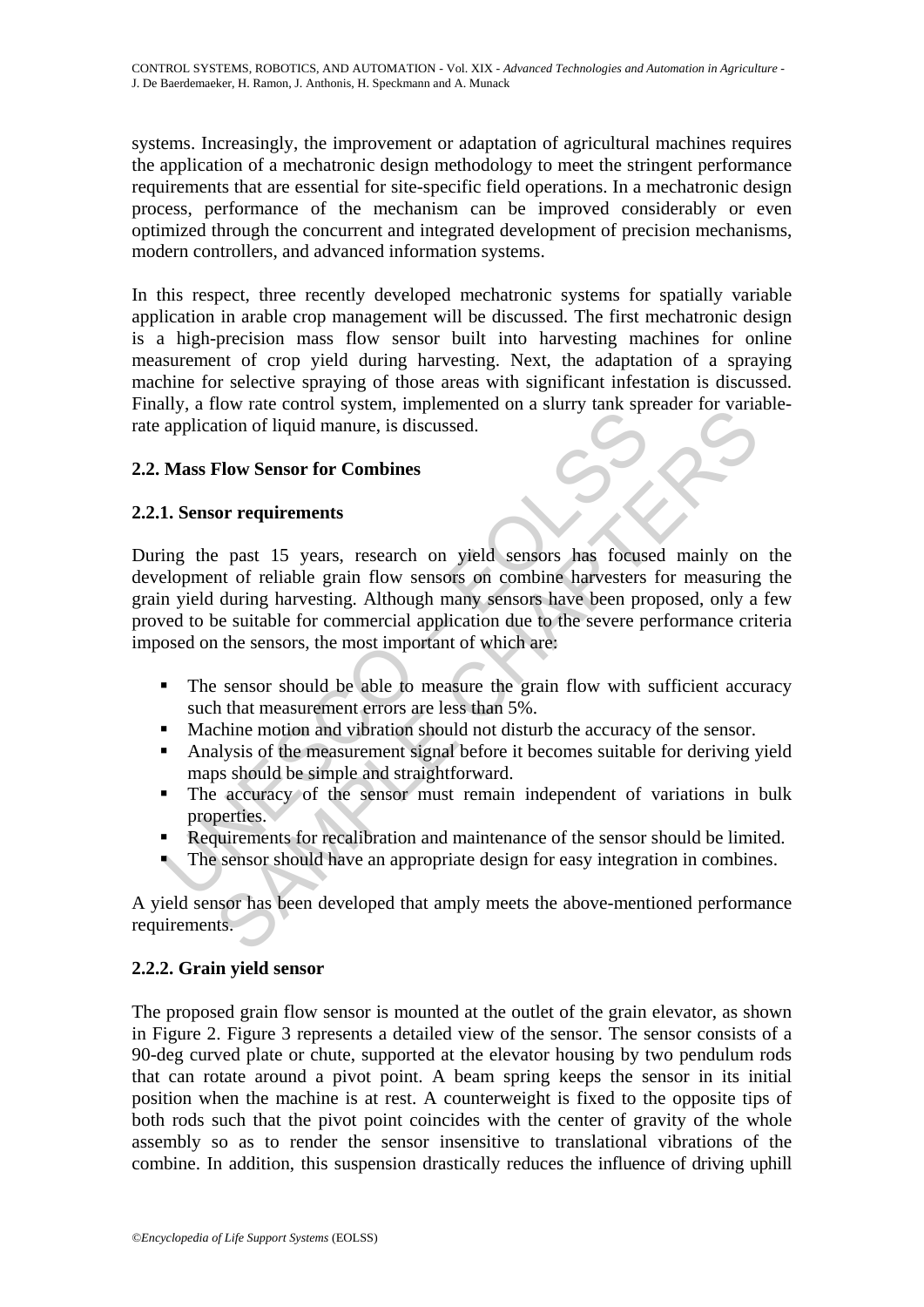or downhill on the zero reading of the sensor. Normally, the threshed grain kernels are thrown by the pin parcels into the storage tank. To lead the grain flow smoothly into the sensor, a deflection plate and a rotor are installed at the head of the elevator.



Figure 2: Grain elevator

The grain mass flow entering the sensor exerts a force on the curved plate, causing the assembly to start rotating around its pivot point against the spring force. This final force is the result of the gravity force  $F_g$ , the centrifugal force  $F_g$ , and the friction force  $F_f$ between the grain mass and the curved plate body and thus is a function of the total grain mass *m* on the plate. Consequently, the registered instantaneous deflection of the beam spring by a linear inductive distance sensor is a measure of the mass flow variations in the curved plate.

Figure 2: Grain elevator<br>
Figure 2: Grain elevator<br>
Figure 2: Grain elevator<br>
enveloptive of the gravity force  $F_g$ , the centrifugal force  $F_{\text{ct}}$ , and th<br>
ween the grain mass and the curved plate body and thus is a fu<br> Cutting Width<br>
Figure 2: Grain elevator<br>
Figure 2: Grain elevator<br>
Figure 2: Grain elevator<br>
mass flow entering the sensor exerts a force on the curved plate, causing<br>
o start rotating around its pivot point against the s Unfortunately, the friction coefficient in the friction force is function of kernel characteristics such as crop type, and moisture content. As a consequence, the sensor must be re-calibrated for different crops and varying harvesting conditions, a very timeconsuming and delicate operation. However by properly selecting the projection angle or the direction in which the force on the chute is measured, the effect of the friction coefficient  $\mu$  can be minimized such that the grain yield sensor is almost independent of the friction parameters of the kernels. After optimization, the influence of friction is less than 0.5 % per 0.1 change of the friction coefficient. For normal grain, the friction coefficient  $\mu$  varies between 0.1 and 0.7.



Figure 3: Grain flow sensor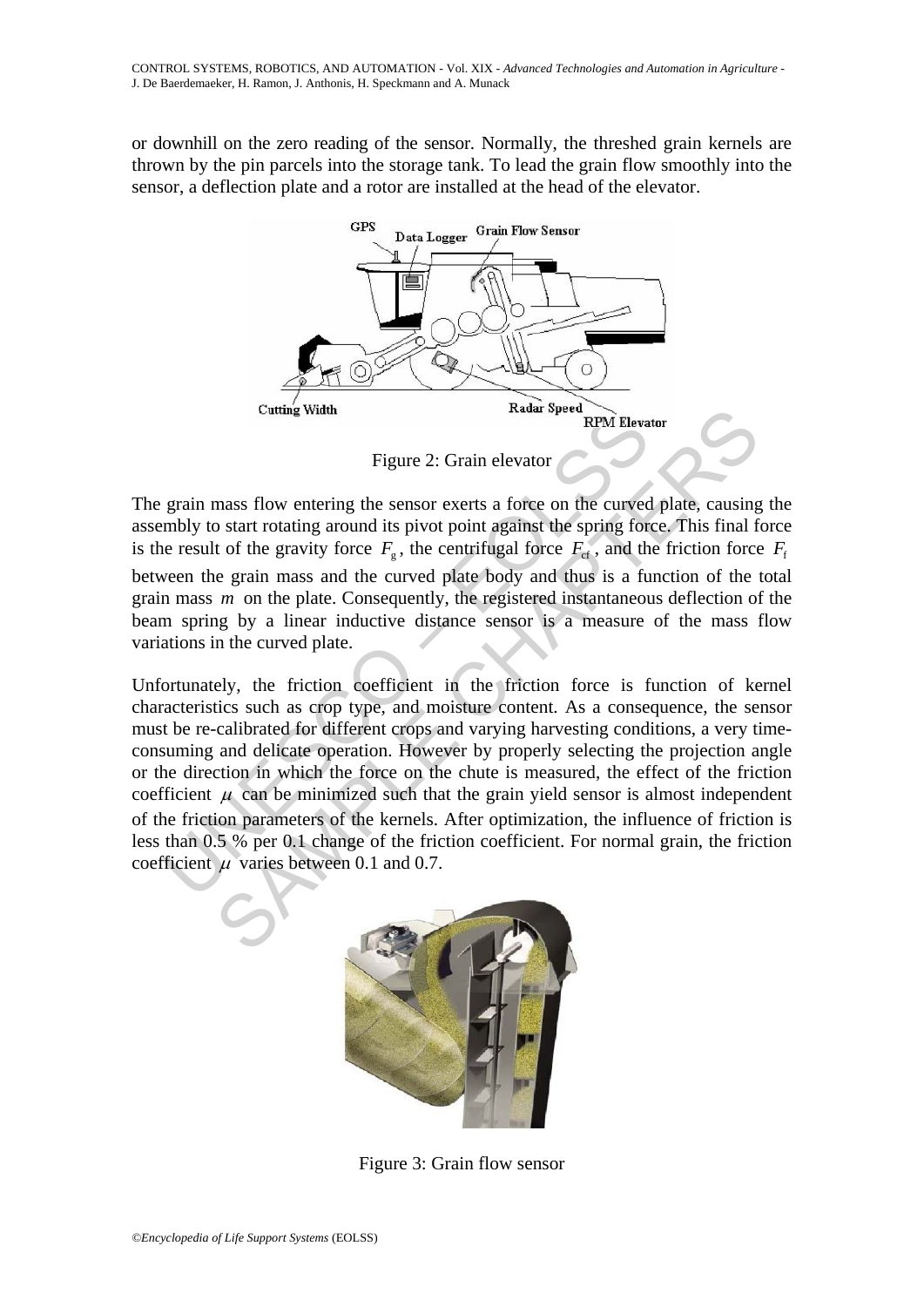CONTROL SYSTEMS, ROBOTICS, AND AUTOMATION - Vol. XIX - *Advanced Technologies and Automation in Agriculture* - J. De Baerdemaeker, H. Ramon, J. Anthonis, H. Speckmann and A. Munack



Figure 4: Sensor calibration (the sensor characteristics are independent of crop type and crop condition)

The optimized grain flow sensor has been tested over several years under widely varying harvesting conditions ranging from winter barley with a moisture content of 12% to corn with a moisture content of 40%. The regression lines in Figure 4 show that the sensor is independent of crop type and crop condition. Only the harvesting season influences the slope of the regression line, indicating that the sensor should be calibrated once a year at the start of the harvesting season.

The 4: Sensor calibration (the sensor characteristics are independentially a<br>continued and flow sensor has been tested over several your minimized grain flow sensor has been tested over several ying harvesting conditions Gram Flow Sensor signal (v)<br>
sensor calibration (the sensor characteristics are independent of crop type<br>
crop condition)<br>
ized grain flow sensor has been tested over several years under wi<br>
resting conditions ranging fro The accuracy of the grain yield sensor was evaluated on harvested areas of various sizes ranging from 120 to 2000 m². The registered yield error is due to inaccuracies in the measurement procedure and sensor inaccuracies. The error in percentage yield increases with decreasing harvested area. For a harvested area of 400 m<sup>2</sup>, matching the grid size of 20 m x 20 m for soil sampling, the maximum error was 5%. For an area of 2000 m², the maximum error decreased to 3%. The error in estimating the yield of a 6-ha field in the Netherlands was less than 1.8%.

# **2.2.3. Grain yield maps**

To transform the mass flow rate data from the yield sensor into a yield map, additional information is collected by the following sensors:

- A capacitive moisture sensor is mounted in the grain elevator to convert the mass flow rate measured at a certain moisture content into a mass flow rate with a standard moisture content (e.g., 14%).
- As a larger cutting width directly influences the mass flow rate in the curved plate, an ultrasonic distance sensor is installed on the header of the combine to measure the cutting width of the knife, which influences the mass.
- A precise Doppler radar sensor to measure the travel speed of the combine, in combination with the ultrasonic sensor outputs, is necessary to relate the actual harvested surface to the measured grain mass flow in the chute.
- To relate the grain yield to the correct location in the field, the absolute position of the combine is determined by a Differential Global Positioning System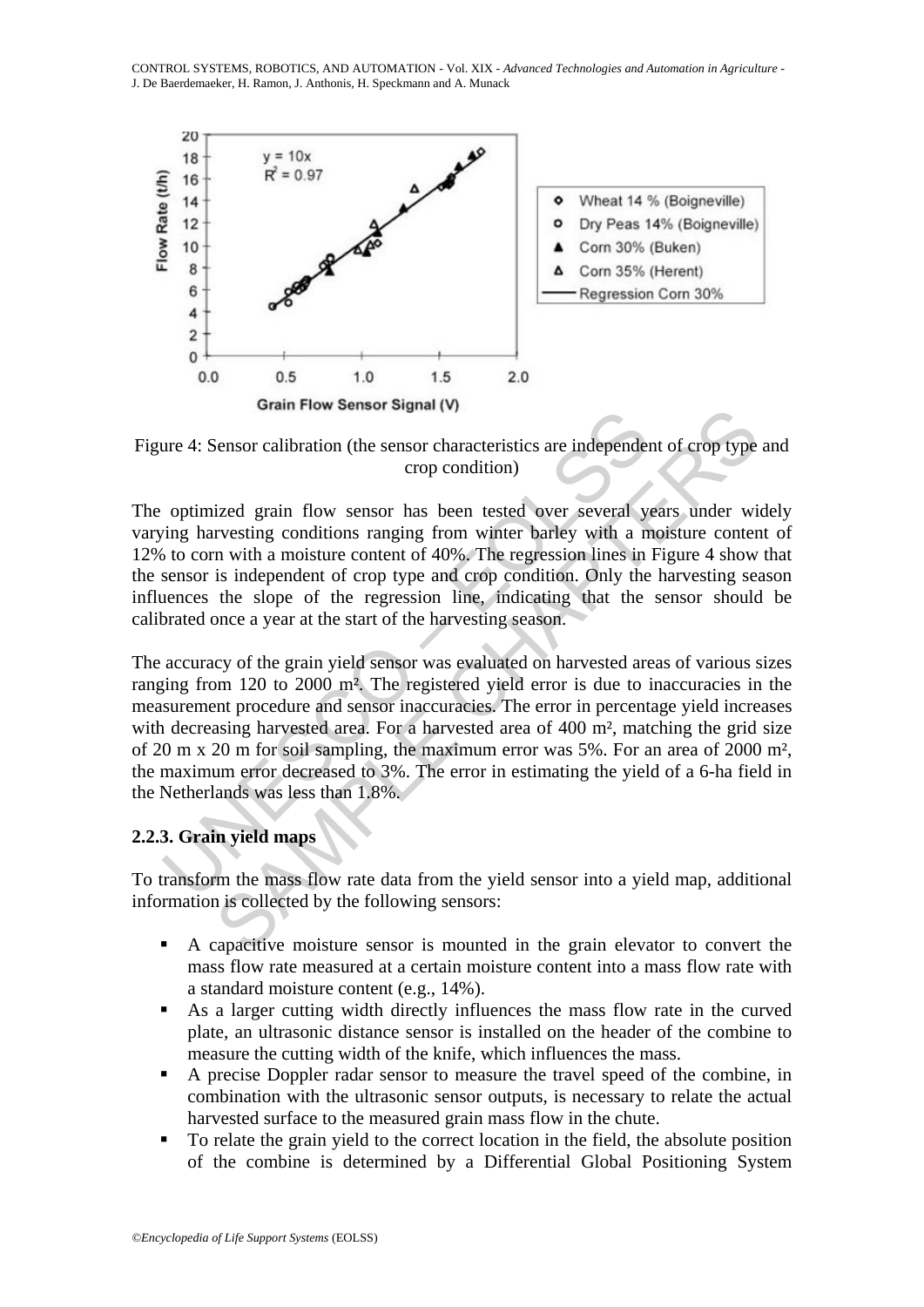(DGPS).

 The transportation time the grain kernels need to reach the yield sensor after the crop is cut by the cutter bar and the smearing effect of the return loop where unthreshed ears are brought back into the threshing process should be compensated in the yield measurements. To this end, an analytical model of the grain flow process has been developed in the New Holland TF78 combine. This model starts by representing the biomass flow above the cutter bar. Subsequently, it describes the transport time of the biomass through the feeding auger and the transport time of the unthreshed kernels in the threshing-sieving mechanism. Once the grain has fallen through the concaves of the threshing drums, the kernel distribution and transport time on the grain pan and the sieves is modeled. A similar model is provided for the return loop. In a final step, the residence time of the kernels in the grain elevator before reaching the yield sensor is modeled.

# **2.3. Site-Specific Spraying**

# **2.3.1. Chemical Crop Protection**

is ensor is modeled.<br>
Site-Specific Spraying<br>
1. Chemical Crop Protection<br>
icultural production suffers from severe losses due to insects, p<br>
ds. Owing to an exponentially growing world population, cr<br>
ome one of the most Sor is modeled.<br>
Sor is modeled.<br>
Sor is modeled.<br>
Sor is modeled.<br>
In production suffers from severe losses due to insects, plant diseases,<br>
then the mean exponentially growing world population, crop protection<br>
end of th Agricultural production suffers from severe losses due to insects, plant diseases, and weeds. Owing to an exponentially growing world population, crop protection has become one of the most important field operations to increase productivity and crop yield. The most widely used practice in weed control is spraying herbicides uniformly over the agricultural fields at various times during the cultivation cycle of arable crops. To guarantee their effectiveness, overapplication of pesticides is commonly advised; however, excessive use of pesticides raises the danger of toxic residue levels on agricultural products. Because pesticides, and especially herbicides, are a major cost factor in the production of field crops and have been identified as a major contributor to ground water and surface water contamination, their use must be reduced dramatically.

Fortunately, most weed populations develop in patches in the field, with large areas of the field remaining free of weeds or having a very low weed density in the early stage of infestation (Figure 5). As a consequence, herbicides would be used more efficiently if they were applied in the appropriate dose, where they are needed, and not to areas with insignificant weed densities. Thus, weeds have been suggested as the primary target for spatially selective pest control.



Figure 5: Typical pattern of development of weed populations in the early stage of infestation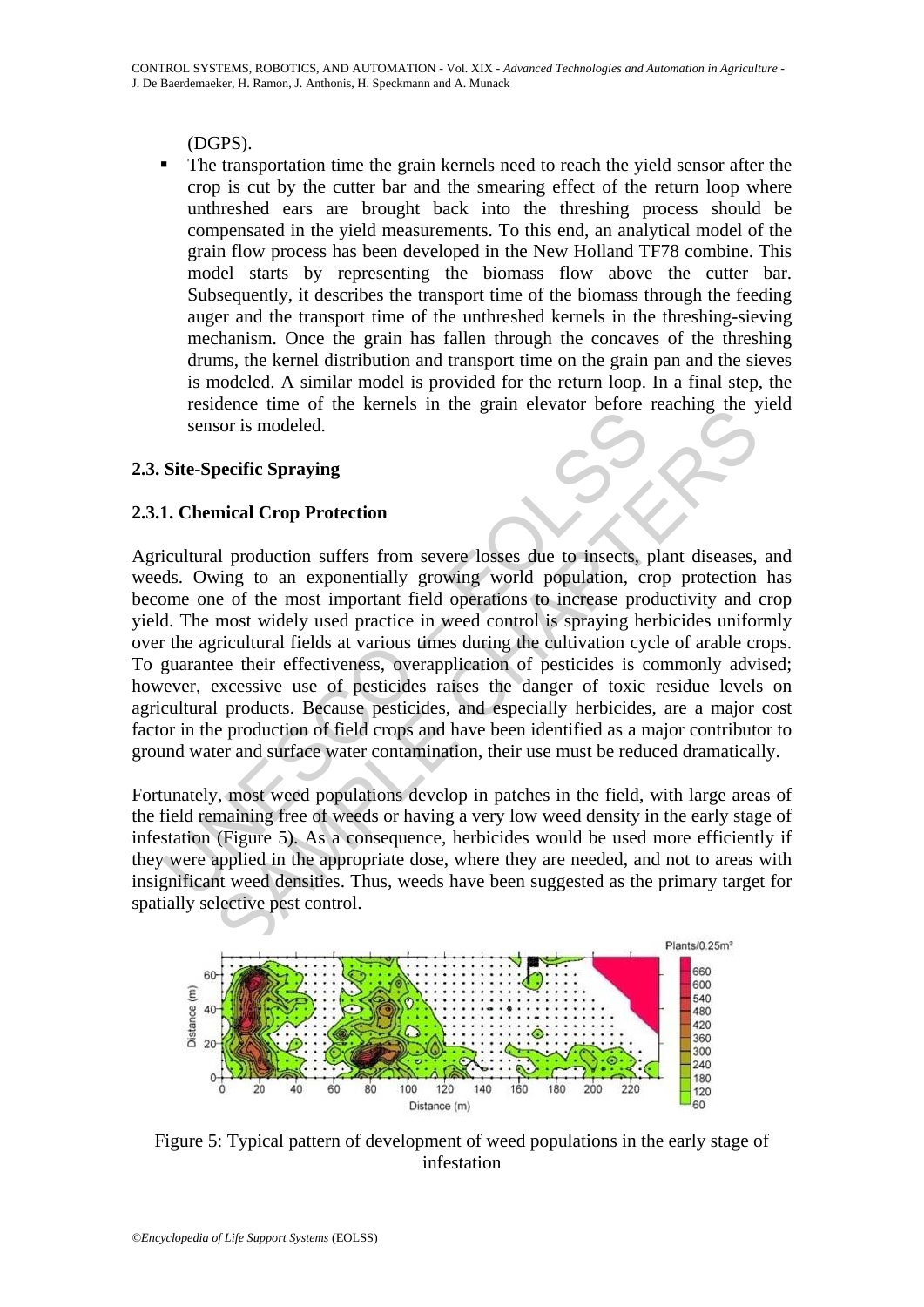

Figure 6: Weed-activated spraying

To set up a local weed treatment, the weed populations must be evaluated in the field. In this respect, two concepts of site-specific weed control have been suggested:

- Weed<br>
The Context of the Scheme of the specific weed activated spraying<br>
Figure 6: Weed-activated spraying<br>
respect, two concepts of site-specific weed control have been sug<br>
weed monitoring is carried out in separate oper weed<br>
Sample of the control of the control of the properties of the production<br>
Sample CHAPTERS (Section 1997)<br>
Sample CHAPTERS (Section 1997)<br>
Sample CHAPTERS (Section 1997)<br>
Example of mapping concept"). Weed distributio Weed monitoring is carried out in separate operations prior to the spraying operation ("the mapping concept"). Weed distribution is represented in digitized weed maps, that are later used during spraying operations to activate the spraying system using the board computer of the field sprayers. The instantaneous position of the field vehicle is determined by a GPS receiver mounted on the machine.
- Weed monitoring and spraying are carried out sequentially in the same operation ("the real-time concept"). A real-time weed detection system mounted on the field-spraying machine detects "individual" weeds and transmits that information to a control system that controls the spraying equipment of the vehicle. This is called weed-activated spraying (Figure 6).

# TO ACCESS ALL THE **37 PAGES** OF THIS CHAPTER, [Click here](https://www.eolss.net/ebooklib/sc_cart.aspx?File=E6-43-35-04)

#### **Bibliography**

- - -

Anthonis J., Strubbe G., Maertens K., De Baerdemaeker J., and Ramon H. (2003). *Design of a Friction*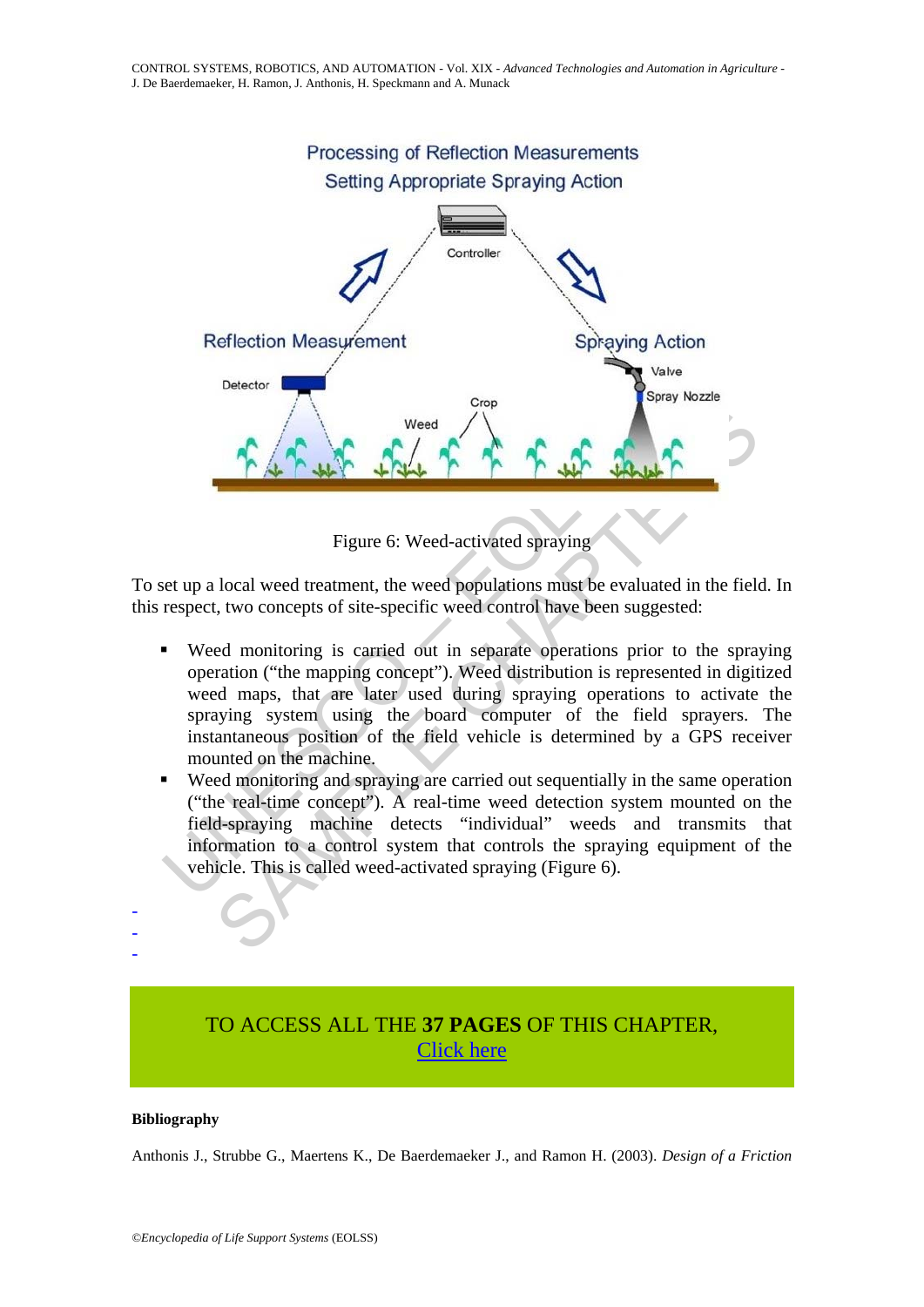*Independent Mass Flow Sensor by Force Measurement on a Circular Chute,* Biosystems Engineering 84(2), 127-136. [This paper describes in full detail how a friction independent mass flow sensor can be designed by making use of a force measurement.]

Anthonis J., and Ramon H. (2003). *Design of an Active Suspension to Suppress the Horizontal vibrations of a Spray-Boom,* Journal of Sound and Vibration, 573-584 [This paper describes the design of an active suspension of a spray boom and explains how a controller can be designed for translational and rotational motions separately, performance and robustness functions for controller design are treated more in detail.]

Borregaard T., Nielsen H., Nørgaard L., Have H. (2000). Crop-weed discrimination by line imaging spectroscopy. *Journal of Agricultural Engineering Research*, 75: 389-400. [This paper describes weed recognition based on spectral analysis on a lab scale with a line spectrograph having a range from 600 nm to 1060 nm.]

Maertens K., De Baerdemaeker J., Ramon H., and R. De Keyser (2001). *An analytical grain flow model of a combine harvester: Part 1 design of the model*, Journal of Agricultural Engineering Research, vol. 79, no. 1, pp. 55-63. [In this paper, an analytical model is derived for describing the grain flow in a combine harvester starting from cutter bar to the threshing drums, the grain pan and the sieves.]

Moshou D., Vrindts E., De Ketelaere B., De Baerdemaeker J., and Ramon H. (2001), *A neural network based plant classifier*, Special Issue of Journal of Computers and Electronics in Agriculture (COMPAG) on AI and Smart Machines in Agriculture, vol. 31, no. 1, pp. 5-16. [This paper describes and compares neural net based algorithms to discriminate between crop and weeds.]

common narrester. *T* and *Y* are noted, not all and *N* action of  $\Delta$  and *N* and *N* and *N* and *N* and *N* and *N* and *N* and *N* and *N* and *N* and *N* and *N* and *N* and *N* and *N* and *N* and *N* and *N* and rativeler: rarri taestgat of the model, bound of neglicultural Englistering tesseatch.<br>
1.5.5-63. [In this paper, an analytical model is derived for describing the grain flow<br>
cester starting from cutter bar to the thresh Pérez A. J., López F., Benlloch J. V., Christensen S., (2000). Color and shape analysis techniques for weed detection in cereals fields. *Computers and Electronics in Agriculture*, 25: 197-212. [This paper describes automatic weed recognition based on color and shape analysis and the plant row in young grain plants.]

Reyns P., Missotten B., Ramon H., and De Baerdemaeker J. (2002), *A review of combine sensors for precision farming*, Precision Agriculture Journal, 3, pp. 169-183. [This paper describes other commercially available mass flow sensors than the one discussed in this article.]

Tian L. F., Slaughter D. C. (1998), Environmentally adaptive segmentation algorithm for outdoor image segmentation. *Computers and electronics in agriculture*, 21: 153-168. [This paper describes an automatic weed recognition based on image processing in which the segmentation method adapts itself to the changes of the ambient light.]

Vrindts, E., De Baerdemaeker, J., Ramon, H. (2002), Weed detection using canopy reflection. Precision Agriculture, 3 (1): 63-80. [This paper describes weed recognition based on spectral analysis under field conditions in which a line spectrograph, having a range between 420 nm and 830 nm has been used.]

Woebecke D. M., Meyer G. E., Von Bargen K., Mortensen D. A. (1995). Shape features for identifying young weeds using image analysis. *Transactions of the ASAE*, 38 (1): 271-281. [This paper describes automatic weed recognition based on image processing in general.]

## **Biographical Sketches**

**Josse De Baerdemaeker** graduated as an agricultural engineer from the Katholieke Universiteit Leuven. In 1975 he obtained an M. Sc and Ph.D. in Agricultural Engineering from Michigan State University and did later post-doctoral research at Cornell University and University of California Davis. He is professor at the Katholieke Universiteit Leuven, Belgium. His teaching and research areas focus on the interaction between physical processes and biological products for the design and control of novel technologies for the cultivation, harvest, handling and storage of crops. He is author or co-author of around 150 journal publications. He is active in international organizations related to engineering and process control for biological systems and served in the period 1996-1998 as President of the European Society of Agricultural Engineers.

**Axel Munack** 1967-1974: Studied Electrical Engineering at Univ. of Hanover (UH), Germany; 1974: diploma as Dipl.-Ing.; 1974-1980: research assistant, Institute of Automatic Control, UH; 1980: